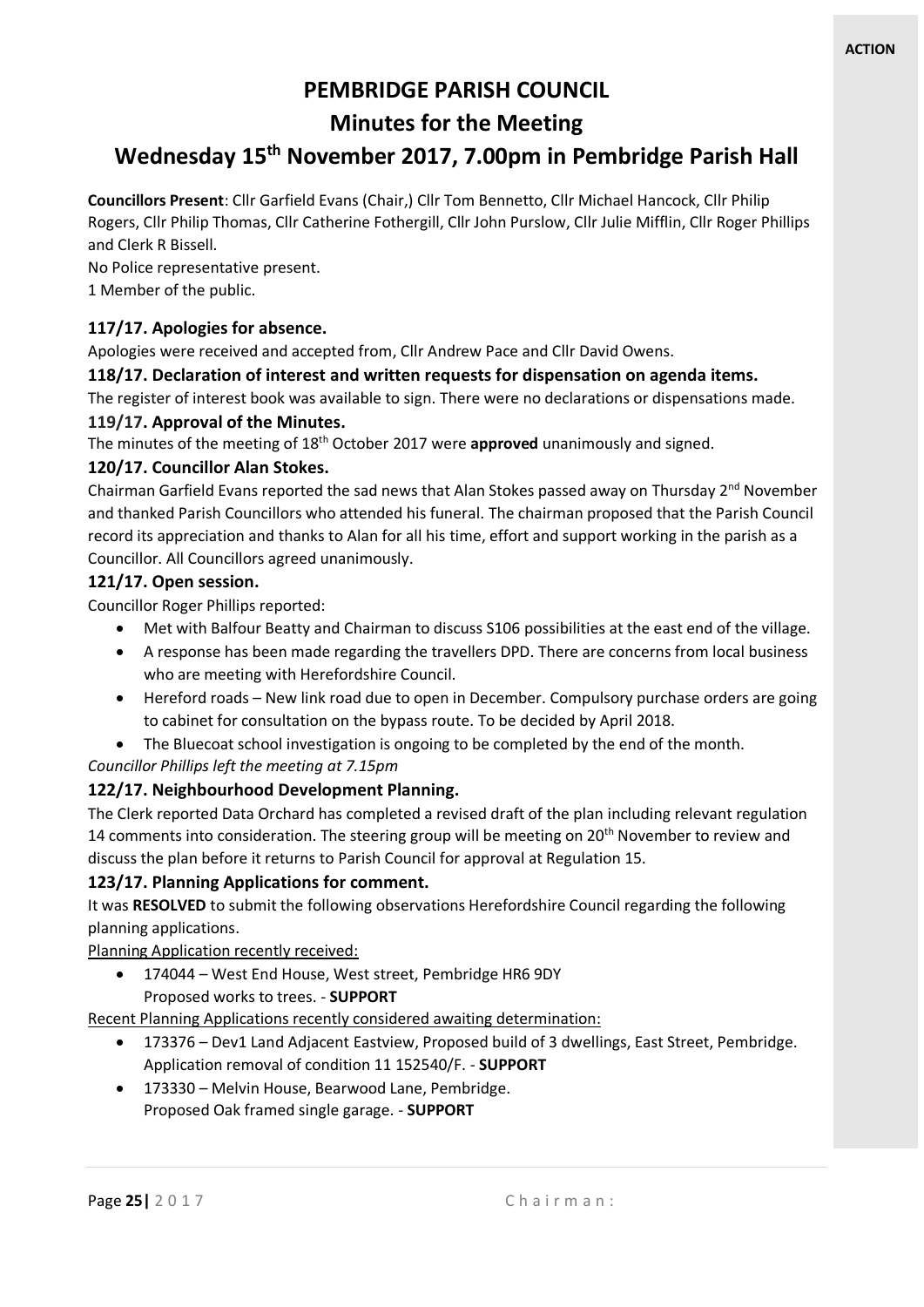- 173691 Buckthorn Cottage, Bearwood, HR6 9ED. Proposed two storey side extension. – **SUPPORT**
- 173040 Torvale Ind Est, Forest Fencing, Pembridge Herefordshire. **SUPPORT** Proposed 50kW Solar array on site of existing 500kW anaerobic digester
- 173305 Plot 2 East Street, Pembridge **SUPPORT** Fell sycamore (T1) due to close proximity to building. Several native trees will be planted on the plot.
- 173273 Oaklea Cottage, Bearwood, HR6 9EQ. **OBJECT** Proposed conversion of existing building to residential annexe for ancillary accommodation from business use. New 3 bay oak framed outbuilding extension and potting shed.
- 173115 1 Church Crescent, Pembridge **NO OBJECTION** Prune Tree height & width front garden. Fell tree in back garden.
- 172253 Land at Townsend farm, East street, Pembridge. **- SUPPORT** Proposed 5 dwellings with garages. Formation of vehicular access.
- 172233 Land at the rear of the Gables, East street, Pembridge. **- - SUPPORT** Proposed 5 detached dwellings with garages, formation of vehicular access.
- 172242 Land at the rear of the Gables (Plot 7), East Street, Pembridge**- SUPPORT** Proposed erection of 1 self-build dwelling with garage on plot 7 off new vehicular access.
- 172234 Land rear of the Gables (Plot 1), East street, Pembridge, **- SUPPORT** Proposed 1 self-build dwelling and garage on plot 1.
- 171936 Land forming part of Milton Farm, Pembridge, Herefordshire. **SUPPORT** The proposed erection of three additional poultry buildings, eight feed bins and associated developments.

Planning Decisions made:

• 172343 -Land at Greyleen and an alternative site at Moseley Farm. Pembridge Proposed demolition of Greyleen and construction of a replacement dwelling and ancillary garage on alternative site within Moseley Farm. **– SUPPORT – APPROVED WITH CONDITIONS**

## **124/17. Finances.**

#### **Financial Report & Payments.**

Councillors discussed the budget in readiness to consider for approval at the next meeting. Bank reconciliations made using VT cashbook for October 2017

Balances at end October 2017:

| <b>Current Account:</b>          | £33575.09  |
|----------------------------------|------------|
| Tracker Account:                 | £5943.15   |
| <b>National Savings Account:</b> | £11784.58  |
| Income since last meeting:       |            |
| Magazine advertising             | £ 250.00   |
| Wayleave                         | 60.01<br>f |
|                                  |            |

#### Requests for payment: **Approval Agreed**

Toilet Cleaner salary for November 2017 as previously agreed by Parish Council Clerk's salary for November 2017 as previously agreed by Parish Council NEST pension contribution as per agreed payment schedule

| Clerks Expenses       | Oct 17                 | £69.39  | +VAT   |
|-----------------------|------------------------|---------|--------|
| R Mills               | <b>Mowing October</b>  | £276.00 | $+VAT$ |
| <b>WMF</b>            | Elec Sept 17           | 13.50   | +VAT   |
| <b>Grant Thornton</b> | External Audit 2016/17 | £200.00 | $+VAT$ |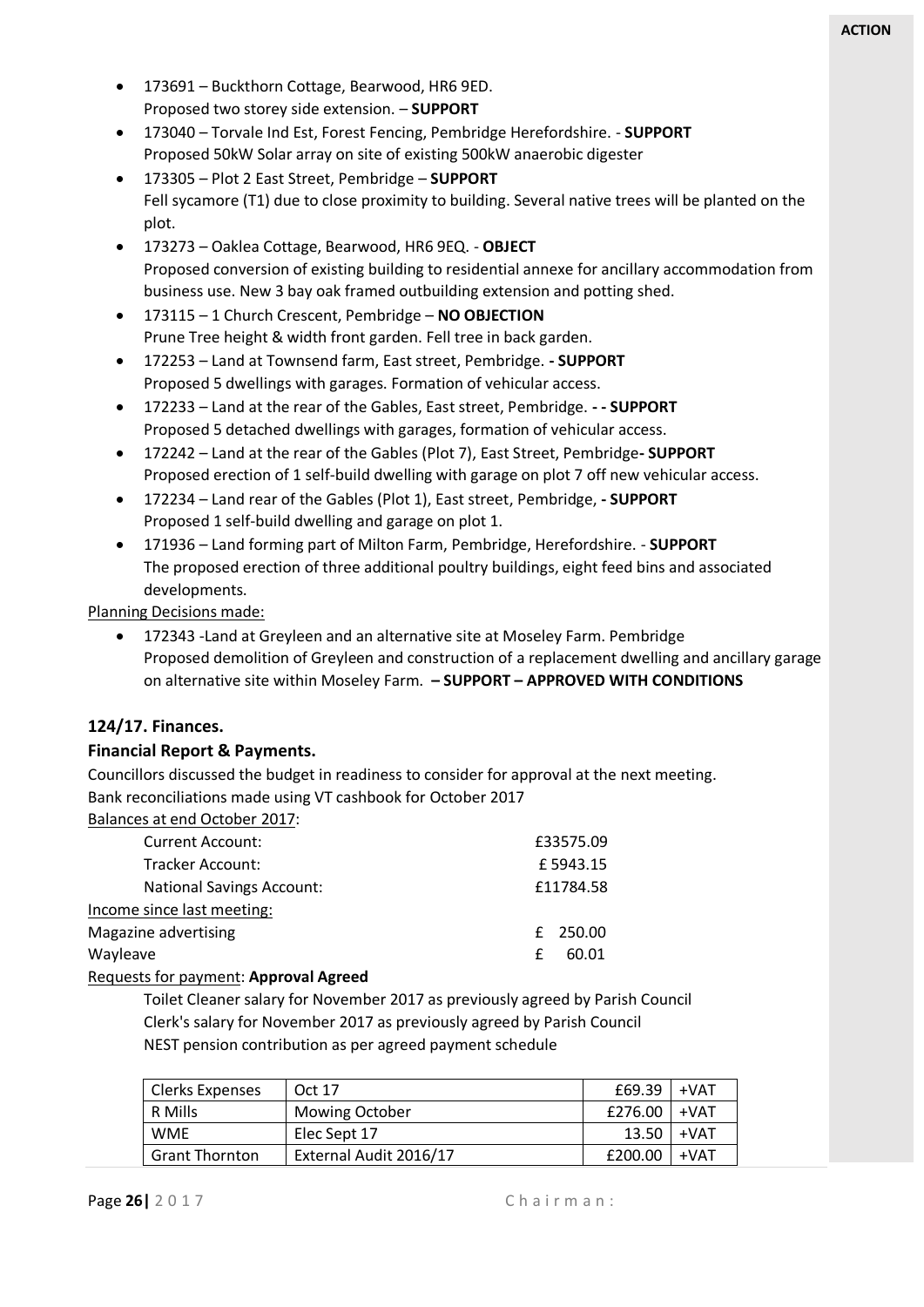|                                                                                                          | <b>RBL</b>                                                                                              | Poppy Wreath                                                                                               | £17.00  |        |  |              |  |  |
|----------------------------------------------------------------------------------------------------------|---------------------------------------------------------------------------------------------------------|------------------------------------------------------------------------------------------------------------|---------|--------|--|--------------|--|--|
|                                                                                                          | One Stop Printing                                                                                       | Magazine Dec/Jan                                                                                           | £270.00 |        |  |              |  |  |
|                                                                                                          | Bearwood                                                                                                | Tree inspection                                                                                            | £80.00  | $+VAT$ |  |              |  |  |
|                                                                                                          | Associates                                                                                              |                                                                                                            |         |        |  |              |  |  |
|                                                                                                          | Cleanmy                                                                                                 | <b>Bin liners</b>                                                                                          | 17.02   | $+VAT$ |  |              |  |  |
|                                                                                                          |                                                                                                         |                                                                                                            |         |        |  |              |  |  |
|                                                                                                          | 125/17. Clerks report.                                                                                  |                                                                                                            |         |        |  |              |  |  |
|                                                                                                          |                                                                                                         | Still waiting for the land registry documents for the car park transfer.                                   |         |        |  |              |  |  |
|                                                                                                          | Met with Ray Wallace to discuss possibilities for s106 spending                                         |                                                                                                            |         |        |  |              |  |  |
|                                                                                                          |                                                                                                         | Organised and met with Bearwood associates regarding Visual Tree Assessment on willow trees.               |         |        |  |              |  |  |
|                                                                                                          | Reported faulty street lights with BBLP                                                                 |                                                                                                            |         |        |  |              |  |  |
|                                                                                                          |                                                                                                         | Requested hedge cutting and reinstatement of the verge at East Street development                          |         |        |  |              |  |  |
|                                                                                                          |                                                                                                         | Requested quotes for steps to war memorial.                                                                |         |        |  |              |  |  |
|                                                                                                          | Requested quotes for trees services.                                                                    |                                                                                                            |         |        |  |              |  |  |
|                                                                                                          |                                                                                                         | All other items are being dealt with and are ongoing.                                                      |         |        |  |              |  |  |
|                                                                                                          | 126/17. Community Led Housing Funding.                                                                  |                                                                                                            |         |        |  |              |  |  |
|                                                                                                          |                                                                                                         | Councillors discussed the information previously circulated. Funding is available for eligible bodies to   |         |        |  | MH.          |  |  |
|                                                                                                          |                                                                                                         | research and plan community housing. There is a lack of land availability in Pembridge and councillors did |         |        |  |              |  |  |
|                                                                                                          |                                                                                                         | not feel well enough informed to progress the opportunity at present. Councillor Hancock offered to        |         |        |  |              |  |  |
|                                                                                                          | prepare a briefing paper for the next meeting.                                                          |                                                                                                            |         |        |  |              |  |  |
|                                                                                                          | 127/17. Travellers site DPD.                                                                            |                                                                                                            |         |        |  |              |  |  |
|                                                                                                          |                                                                                                         | Parish Council discussed the plans on the consultation to expand travellers site at Turnpike. Hereford     |         |        |  |              |  |  |
|                                                                                                          |                                                                                                         | Council has amended the plan to build behind the current site instead of along the roadway, the litter is  |         |        |  | Clerk.       |  |  |
|                                                                                                          |                                                                                                         | currently being managed well and it is hoped will continue. It was agreed there should be no access on     |         |        |  |              |  |  |
|                                                                                                          |                                                                                                         | the rear Kingspan road from the site. Clerk to respond.                                                    |         |        |  |              |  |  |
|                                                                                                          |                                                                                                         | 128/17. Balfour Beatty P3/footpath scheme 2018-19.                                                         |         |        |  |              |  |  |
|                                                                                                          |                                                                                                         | Parish Council agreed to join the P3 scheme grant scheme for 2018-19.                                      |         |        |  |              |  |  |
|                                                                                                          | 129/17. Memorial Steps.                                                                                 |                                                                                                            |         |        |  |              |  |  |
| Parishioner concerns regarding safety of the steps leading to the war memorial have been raised. Several |                                                                                                         |                                                                                                            |         |        |  |              |  |  |
|                                                                                                          | quotes had been sourced to clean/repair the steps. Councillors discussed and decided to prepare a works |                                                                                                            |         |        |  |              |  |  |
|                                                                                                          |                                                                                                         | schedule for proposed works for all contractors to quote accordingly. Cllr Purslow to arrange schedule of  |         |        |  |              |  |  |
|                                                                                                          | work and clerk to arrange quotes.                                                                       |                                                                                                            |         |        |  |              |  |  |
|                                                                                                          |                                                                                                         | 130/17. Report on S106 possibilities at East Street.                                                       |         |        |  |              |  |  |
|                                                                                                          |                                                                                                         | The Chairman, Cllr Phillips and clerk met with Ray Wallace from Balfour Beatty to discuss options on       |         |        |  |              |  |  |
|                                                                                                          |                                                                                                         | highway works at the East end of the village should S106 money become available from the planned           |         |        |  |              |  |  |
|                                                                                                          |                                                                                                         | developments at Townsend. These include moving the speed restriction signs further up the bank, moving     |         |        |  |              |  |  |
|                                                                                                          |                                                                                                         | name signs to the chicane, further bollards and lining, including red speed roundels and dragon's teeth.   |         |        |  |              |  |  |
|                                                                                                          |                                                                                                         |                                                                                                            |         |        |  |              |  |  |
|                                                                                                          | 131/17. Sewerage connection                                                                             |                                                                                                            |         |        |  |              |  |  |
|                                                                                                          | This item was deferred to the next meeting.                                                             |                                                                                                            |         |        |  |              |  |  |
|                                                                                                          | 132/17. Village Green Trees.                                                                            |                                                                                                            |         |        |  |              |  |  |
|                                                                                                          |                                                                                                         | Bearwood consultants have completed the visual tree assessment as requested. It was agreed, in line with   |         |        |  | Clerk        |  |  |
|                                                                                                          |                                                                                                         | report, to coppice the trees considered at risk. Clerk to arrange quotes, discuss proposed works with the  |         |        |  |              |  |  |
|                                                                                                          |                                                                                                         | neighbouring property and instruct contractor. Clerk to investigate land registry title.                   |         |        |  |              |  |  |
| 133/17. Post Office Van.                                                                                 |                                                                                                         |                                                                                                            |         |        |  |              |  |  |
|                                                                                                          |                                                                                                         | Correspondence has been received explaining current service issues. Clerk to write to Post Office and      |         |        |  | Clerk        |  |  |
|                                                                                                          | thank them for the update.                                                                              |                                                                                                            |         |        |  |              |  |  |
|                                                                                                          | 134/17. Correspondence.                                                                                 |                                                                                                            |         |        |  |              |  |  |
|                                                                                                          |                                                                                                         | Information on Stop the drop litter campaign. Clerk to respond.                                            |         |        |  | <b>Clerk</b> |  |  |
|                                                                                                          |                                                                                                         |                                                                                                            |         |        |  |              |  |  |